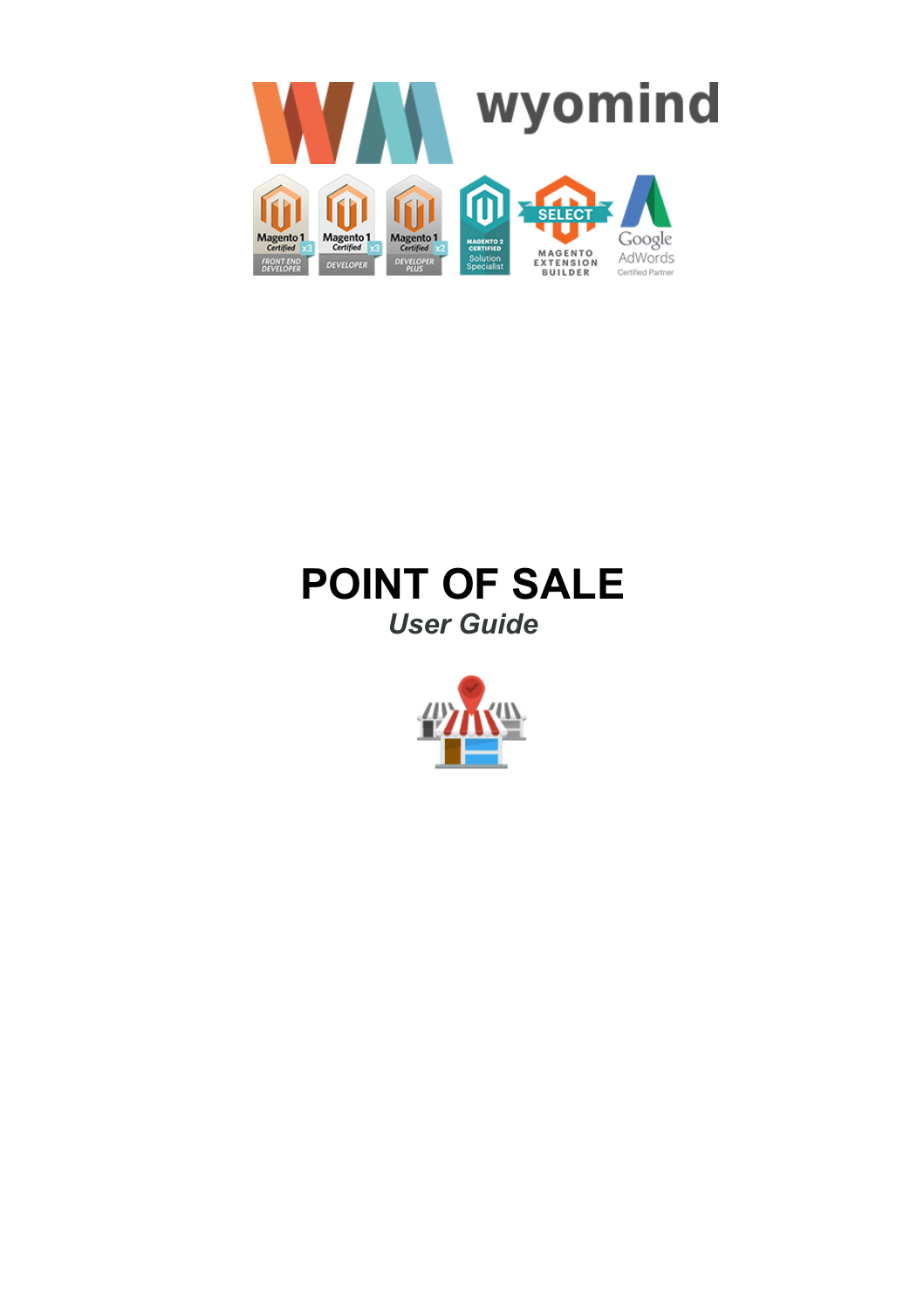According to Google a great part of retail sales are influenced by the web, but the majority is effected in shops from local retailers to the big chains.

The *Point Of Sale* extension for Magento 2 will increase awareness of all your stores by allowing you to highlight them on a customized Google Map which is then placed on any page of your website.

This map uses HTML5 code which helps the customer by providing, on the same web page, their current position and a route map to their nearest point of sale.

Specific information relative to each point of sale can be easily customized from the Magento 2 backoffice. For example, opening times, postal and website addresses.

STEP 1: Manage your Points of Sale

First of all, you need to create your points of sale. For this, from Magento 2 backoffice, go to:  $\odot$  SALES  $\odot$  POINT OF SALE  $\odot$  MANAGE POS / WH

Add your points of sale

With *Point of Sale*, you can manage as many warehouses or points of sale as you want from the backend of Magento 2.

To configure your points of sale, click on .

|                      | Points Of Sale / Warehouses |              |                     |                                        |               | Q             | $\perp$ nyomind $*$                  |
|----------------------|-----------------------------|--------------|---------------------|----------------------------------------|---------------|---------------|--------------------------------------|
|                      |                             |              |                     | Export a csv File<br>Import a csv File |               |               | Create New Point Of Sale / Warehouse |
| <b>Gourci</b>        | Reset Filter                |              |                     |                                        | 20 + per page |               | $4 - 1 - 61$<br>$\rightarrow$        |
| $\bullet$<br>Actions | D records found             |              |                     |                                        |               |               |                                      |
|                      | м                           | <b>Store</b> | Store wew selection | <b>Customer Group selection</b>        | Order         | <b>Status</b> | <b>Action</b>                        |
| Ary<br>×             | From                        |              |                     |                                        |               |               |                                      |

If the button is not displayed, you can check that permissions have been assigned for that user in:  $\odot$  SALES  $\odot$  PERMISSIONS

## General information

Each POS must have at least a name, a code, an order of display, longitude and latitude coordinates.

Other information is additional, however we recommend you to fill in a maximum of fields to be able to reuse them in the Google Map display.

## **Code (internal use)**

This is a unique identification code used in the back-office of Magento 2 for each point of sale. This code is also used by Google Addresses to identify points of sale if data files are exported to a Google Places account.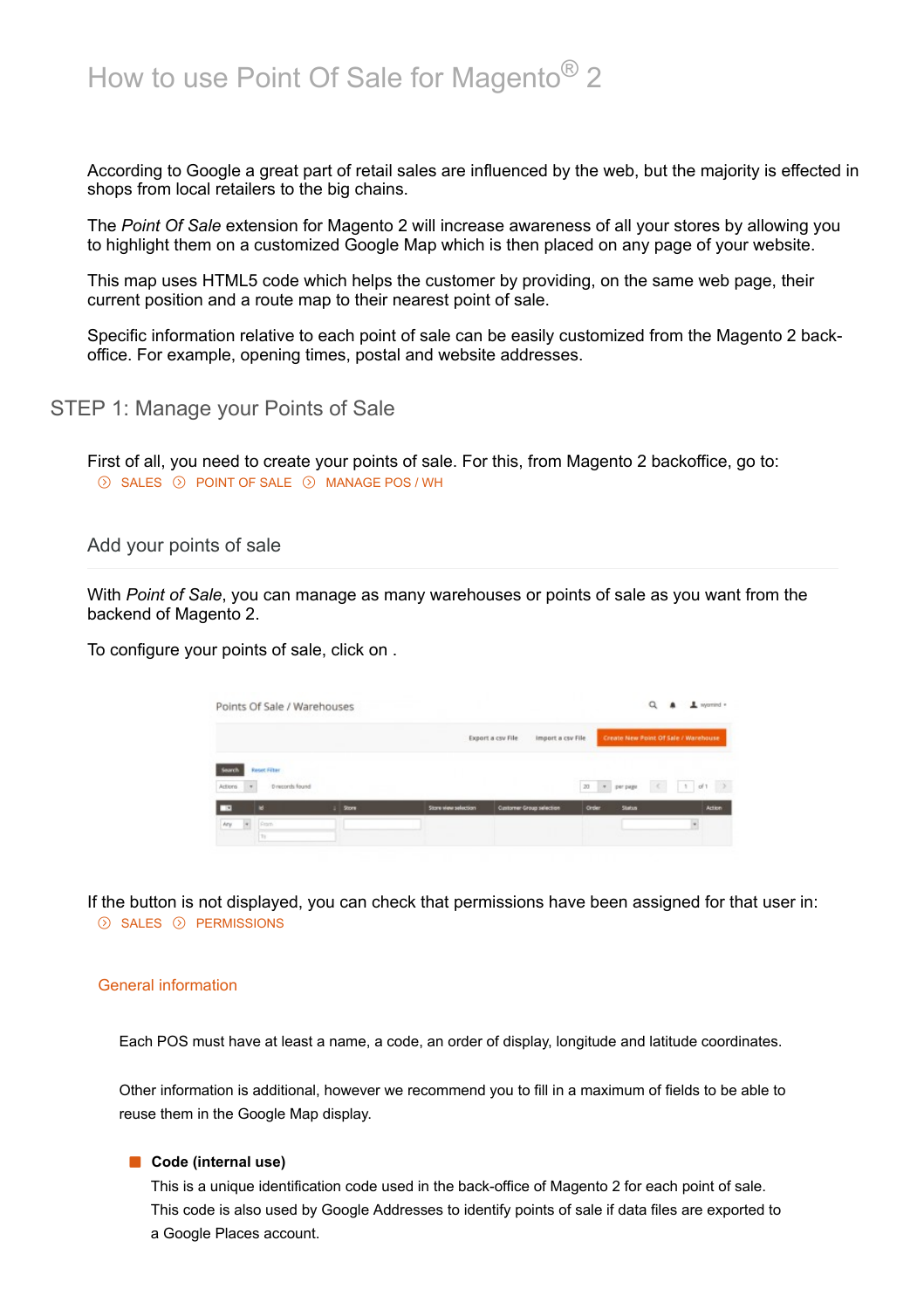#### **Name**

This is the name that appears on the front-office of your website in Google Maps. It can be a shop sign or help to localize the point of sale, eg. «USA Washington Store».

#### **Type of display**

The type of display defines whether a point of sale is visible or not in Google Maps: Warehouse = invisible on the Gmap/checkout Point of Sale = visible on the Gmap/checkout

#### **Visible on store locator**

Display the point of sale in the store locator.

## **Order of display**

This is the order of display on the Google Map.

## **Latitude & Longitude**

This information is essential to allow the point of sale to be displayed in Google Maps. You can find these information with Google Maps.

| POINT OF SALE            | General Information                                                                                                                                                                                                                                                                                                                                                                                                                                                                                                               |
|--------------------------|-----------------------------------------------------------------------------------------------------------------------------------------------------------------------------------------------------------------------------------------------------------------------------------------------------------------------------------------------------------------------------------------------------------------------------------------------------------------------------------------------------------------------------------|
| General Information      | Code (internal use) +<br>FR-75                                                                                                                                                                                                                                                                                                                                                                                                                                                                                                    |
| Address & Hours          | France Paris Store<br>Name<br>-4                                                                                                                                                                                                                                                                                                                                                                                                                                                                                                  |
| Store Views Selection    | Type of display<br>Point of Sales<br>$\star$                                                                                                                                                                                                                                                                                                                                                                                                                                                                                      |
| Customer Group Selection | Visible on store locator<br>Yes *                                                                                                                                                                                                                                                                                                                                                                                                                                                                                                 |
|                          | Order of display $+$   1                                                                                                                                                                                                                                                                                                                                                                                                                                                                                                          |
|                          | 48.871203<br>Latitude +                                                                                                                                                                                                                                                                                                                                                                                                                                                                                                           |
|                          | Longitude +<br>2.303120                                                                                                                                                                                                                                                                                                                                                                                                                                                                                                           |
|                          | Find the coordinates with Google Map:<br>administrative.<br>73.<br>33160<br>P.S.<br>Satellite<br>Plan<br>$^{19}$<br>to at<br>CED<br><b>CITY</b><br>Dammarin-en<br>Pontoise<br>Cergy<br>Goussairville<br>Le Mesni Amelot<br>25113<br>Rossym-France<br>Conflato Sainte-Honorine<br>Les Mureaux<br>23<br>131<br>$\mathbf{C}$<br>$\ell$ and<br><b>CITY</b><br><b>Wilepinser</b><br><b>Riergenville</b><br>Circultown CO<br>Saint-Denis Auhay-sous-Bois<br>Points<br>Sant Comprenting<br>膃<br><b>ESSO</b><br>Neully-sur-syste<br>Chess |

## Address & Hours

All the details specified in **Address & Hours** appear in the information section when a customer selects a particular point of sale. You must fill in:

#### **Address (lines 1&2)**

Street number, street name, floor number...

## **City, Postal code, State**

The state code is essential if data files are exported to a Google Places account.

## **Country**

The country allows customers to filter the point of sale search results.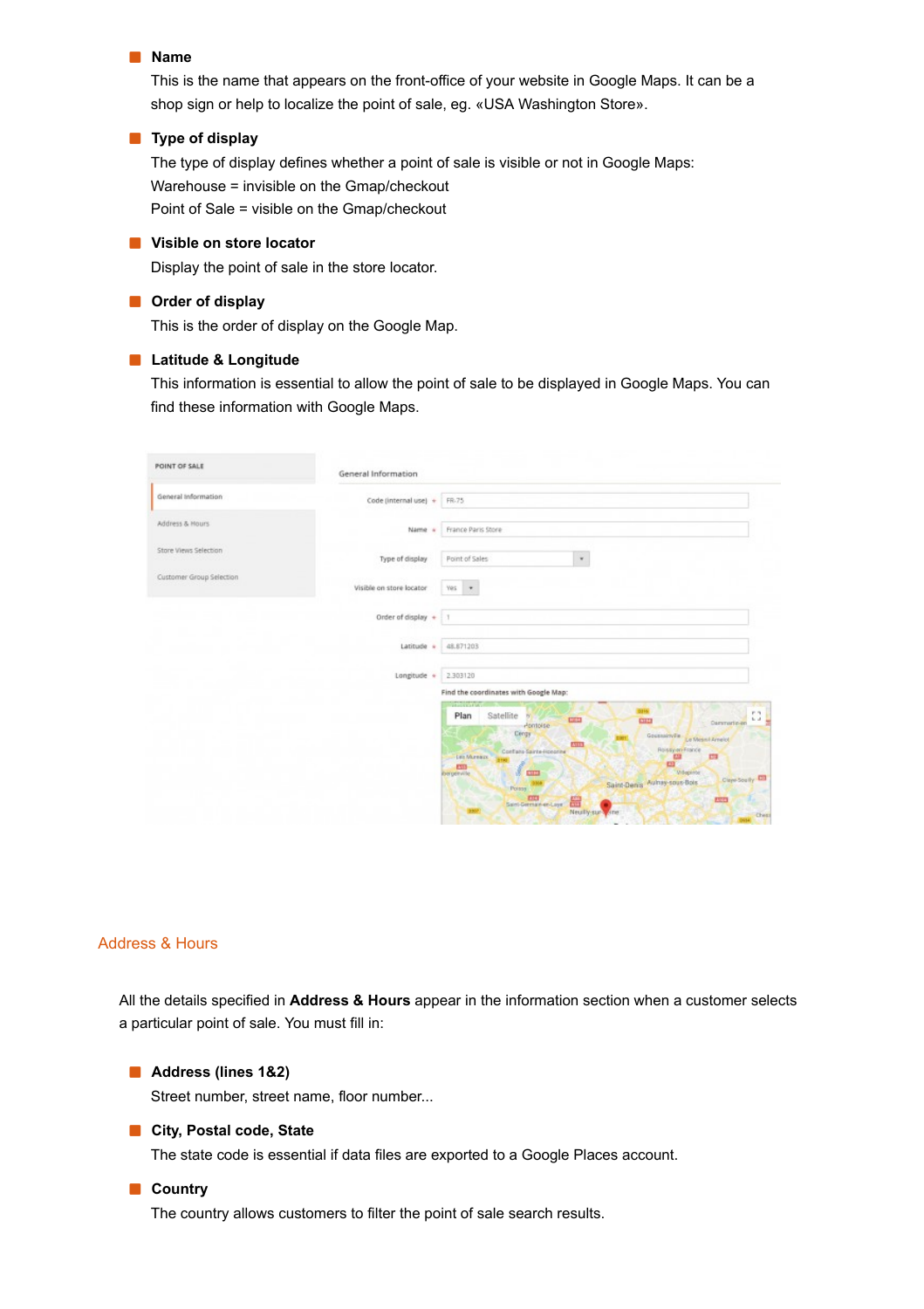#### **Main phone**

The telephone number is essential if data files are exported to a Google Places account.

## **Email**

It is the email to contact the website.

#### **Image**

This is the image associated with a point of sale eg. the shop front, the logo etc... The image appears in the information section when a customer selects this particular point of sale. The image can be a .jpeg, .gif or .jpg file.

### **Description**

This is a description of the point of sale. The description appears in the information section when a customer selects this particular POS.

### **Hours**

The opening hours can be shown for each point of sale. You can set lunch hours as well.

| Address line 2<br>$City +$<br>Postal code + | Rome                                    |       |                           |             |                         |                 |  |
|---------------------------------------------|-----------------------------------------|-------|---------------------------|-------------|-------------------------|-----------------|--|
|                                             |                                         |       |                           |             |                         |                 |  |
|                                             |                                         |       |                           |             |                         |                 |  |
|                                             |                                         |       |                           |             |                         |                 |  |
|                                             | 154                                     |       |                           |             |                         |                 |  |
| Country =                                   | Italy                                   |       |                           | $\star$     |                         |                 |  |
| State                                       | $\ast$                                  |       |                           |             |                         |                 |  |
|                                             |                                         |       |                           |             |                         |                 |  |
| Main phone                                  | 123456793                               |       |                           |             |                         |                 |  |
| Email                                       | contact@website.com                     |       |                           |             |                         |                 |  |
| Image                                       | Choisir un fichier Aucun fichier choisi |       |                           |             |                         |                 |  |
| Description                                 | Magento extension                       |       |                           |             |                         |                 |  |
|                                             |                                         |       |                           |             |                         |                 |  |
| Hours                                       | v Monday                                |       |                           | Lunch hours |                         |                 |  |
|                                             | 08:00                                   | 20:00 | $\scriptstyle\rm w$       | 00:00       | $+ - 2400$              | $\tau$          |  |
|                                             | $\vee$ Tuesday                          |       |                           | Lunch hours |                         |                 |  |
|                                             | 08:00                                   | 20:00 | $\overline{\phantom{a}}$  | 12:00       | 14:00                   | $\pi$           |  |
|                                             | $\checkmark$ Wednesday                  |       |                           | Lunch hours |                         |                 |  |
|                                             | 08:00<br>٠                              | 20:00 | $\scriptstyle\rm w$       | 13:00       | 14:00<br>$\blacksquare$ | $\mathbf{v}$    |  |
|                                             | $\vee$ Thursday                         |       |                           | Lunch hours |                         |                 |  |
|                                             | 08:00                                   | 20:00 | $\tau$                    | 00:00       | $= 24:00$               | $\mathcal{R}$ . |  |
|                                             | $\checkmark$ Friday                     |       |                           | Lunch hours |                         |                 |  |
|                                             | 08:00                                   | 20:00 | $\boldsymbol{\mathrm{w}}$ | 12:00       | 14:00<br>٠              | $\mathbf{v}$    |  |
|                                             | $\vee$ Saturday                         |       |                           | Lunch hours |                         |                 |  |
|                                             | 08:00<br>٠                              | 12:00 | $\scriptstyle\rm w$       |             | $00:00$ $*$ $*$ 24:00   | $\pi$ .         |  |
|                                             | Sunday                                  |       |                           | Lunch hours |                         |                 |  |

## **Days off**

You can list all the days off. Each date must be on a new line formatted as follows: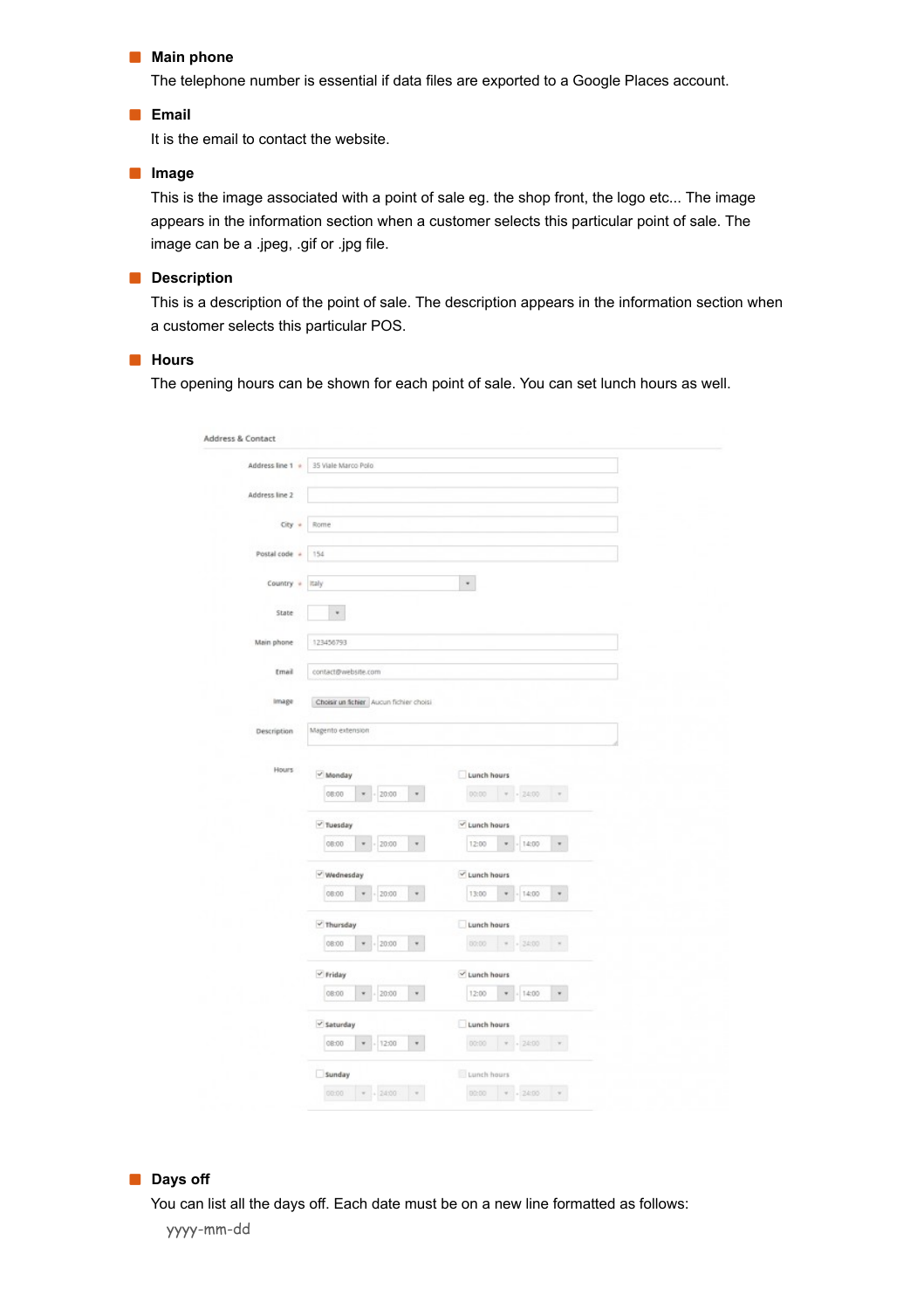Days off

| 2019-03-25 14:00-15:00 |  |
|------------------------|--|
| 2019-03-25 18:30-19:30 |  |

| Each date on a new line formatted as follows: yyyy-mm-dd HH:ii-HH:ii |  |
|----------------------------------------------------------------------|--|
| e.g: 2019-01-01                                                      |  |
| 2019-12-24 16:30-20:00                                               |  |
| 2019-12-25                                                           |  |

Note that you can also add hours off. Each date and hour must be on a new line formatted as follows:

yyyy-mm-dd HH:ii-HH:ii

In the case where there are several breaks during the day, you'll need to add one line per break time, for example:

2019-02-25 14:00-15:00 2019-02-25 18:30-19:30

## Store views selection

A point of sale can be linked to one or more store views. Only the points of sale that are linked to at least one store view are then displayed for customers in Google Maps.

| Modify POS / WH: USA Los Angeles Store |                                                 |                                                     |  | $\alpha$          |        | $1$ womind $r$ |
|----------------------------------------|-------------------------------------------------|-----------------------------------------------------|--|-------------------|--------|----------------|
|                                        |                                                 |                                                     |  | $\leftarrow$ Back | Delete | Save           |
| POINT OF SALE                          | <b>SCIENTIFICATION</b><br>Store Views Selection |                                                     |  |                   |        |                |
| General information<br>Address & Hours | Store View +                                    | No Store View<br>Main Website<br>Main Website Store |  |                   |        |                |
| Store Views Selection                  |                                                 | Default Store View                                  |  |                   |        |                |
| Customer Group Selection               |                                                 |                                                     |  |                   |        |                |

If you select No Store View, the point of sale won't be visible anywhere.

## Customer group selection

You must then select in the **Customer Group Selection** tab, the customer group(s) that will be able to see the point of sale.

If you select No Customer Group, the point of sale won't be visible for any customer.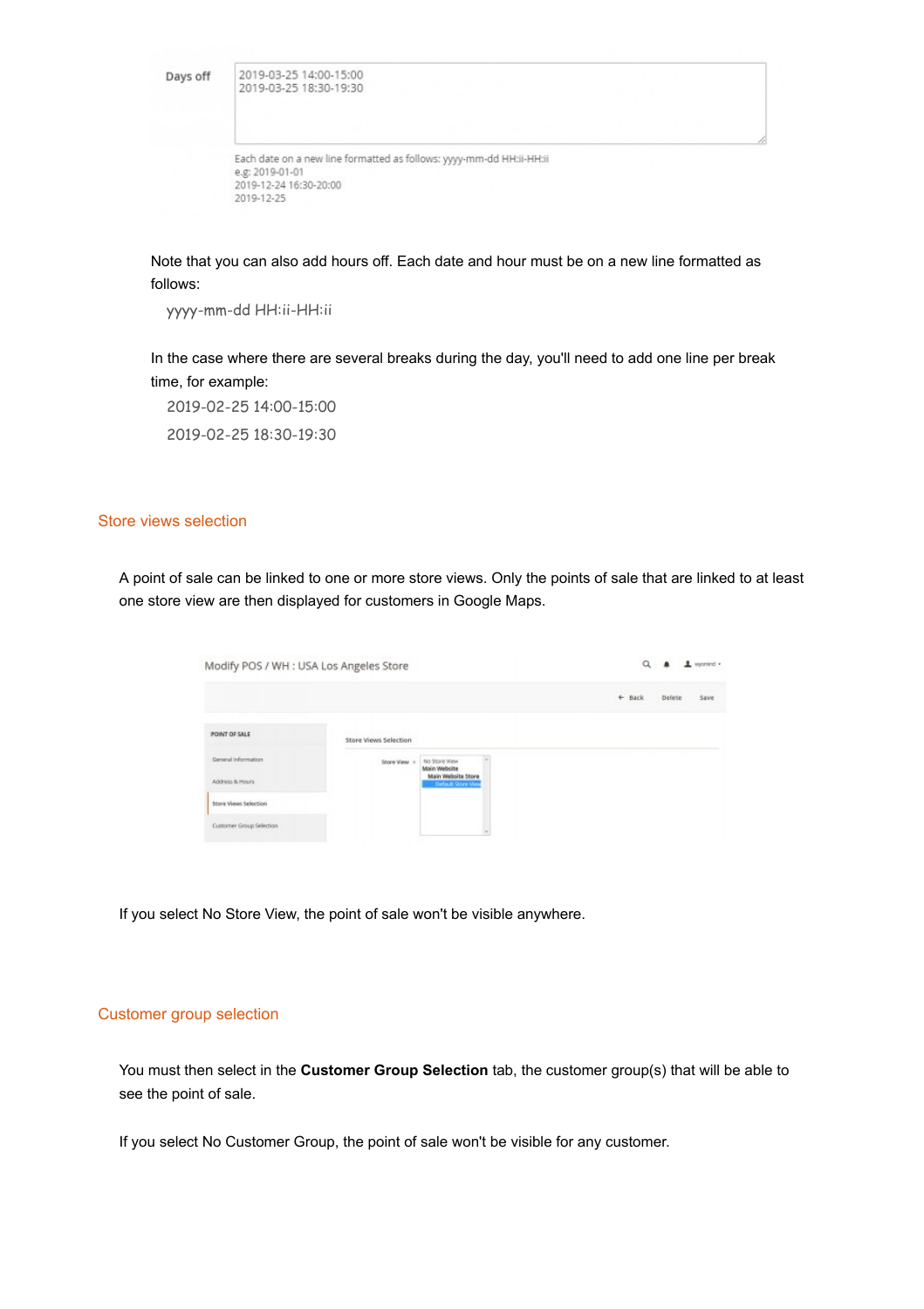| Modify POS / WH: USA Los Angeles Store |                                                        | a<br>$\perp$ wormed =              |
|----------------------------------------|--------------------------------------------------------|------------------------------------|
|                                        |                                                        | ÷<br><b>Back</b><br>Delete<br>Save |
| <b>POINT OF SALE</b>                   | Customer Group Selection                               |                                    |
| General Information                    | No Customer Group<br>Customer Group +<br>NOT LOGGED IN |                                    |
| Address & Hours                        | General<br>Wholesale<br>Retailer                       |                                    |
| Store Views Selection                  |                                                        |                                    |
| Customer Group Selection               |                                                        |                                    |

## Frontend

You have the possibility to define a description specific to the POS/WH as well as to enable a unique frontend page.

In the **Store Locator** page, you can use the global store description, or use a specific one for the POS/WH.

| Store locator description te<br>Use this POS/WH description template<br>۰<br>mplate |
|-------------------------------------------------------------------------------------|
| Use the global description templace                                                 |
| Use this POS/WH description template                                                |
| <b>Description template</b><br>Italian store                                        |
|                                                                                     |
|                                                                                     |
|                                                                                     |

If you choose to use a template specific to the POS/WH, you have the possibility to add variables to the description.

| Store locator description te | Use this POS/WH description template<br>$\mathbf{v}$                                                                                                                                                                                                                                                      |
|------------------------------|-----------------------------------------------------------------------------------------------------------------------------------------------------------------------------------------------------------------------------------------------------------------------------------------------------------|
| mplate                       |                                                                                                                                                                                                                                                                                                           |
| Description template         | {{address_1}}, {{address_2}}, {{city}}, {{state}}, {{country}}, {{zipcode}}<br>{{hours}}<br>含 {{phone}}<br>□ {{email}}<br>${ {\{ \{ \text{link} \} \}} }$                                                                                                                                                 |
|                              | Html and css code are supported.<br>Available variables: {{code}}, {{name}}, {{phone}}, {{email}}, {{address_1}}, {{address_2}}, {{city}}, {{state}}, {{country}},<br>{{zipcode}}, {{hours}}, {{description}}, {{image}}, {{link}}<br>And all custom attributes configured: {{additional_attribute_code}} |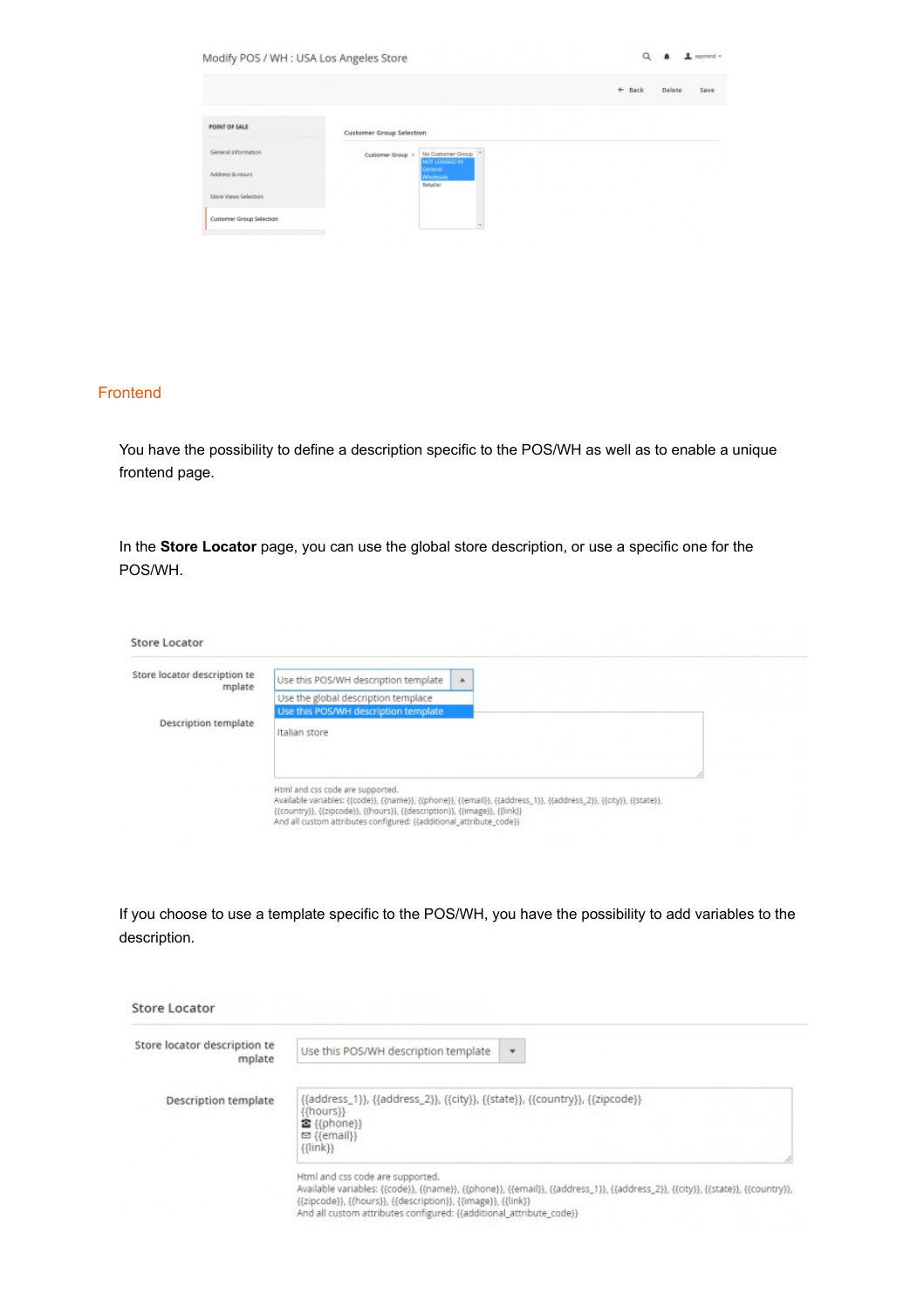## Point Of Sale



You can also enable a unique **Store page** for the POS/WH.

Define your own url key, for example, with **italy-store**, you'll be able to access the store page.

Also, add the content of your choice. Note that HTML and CSS code are supported.

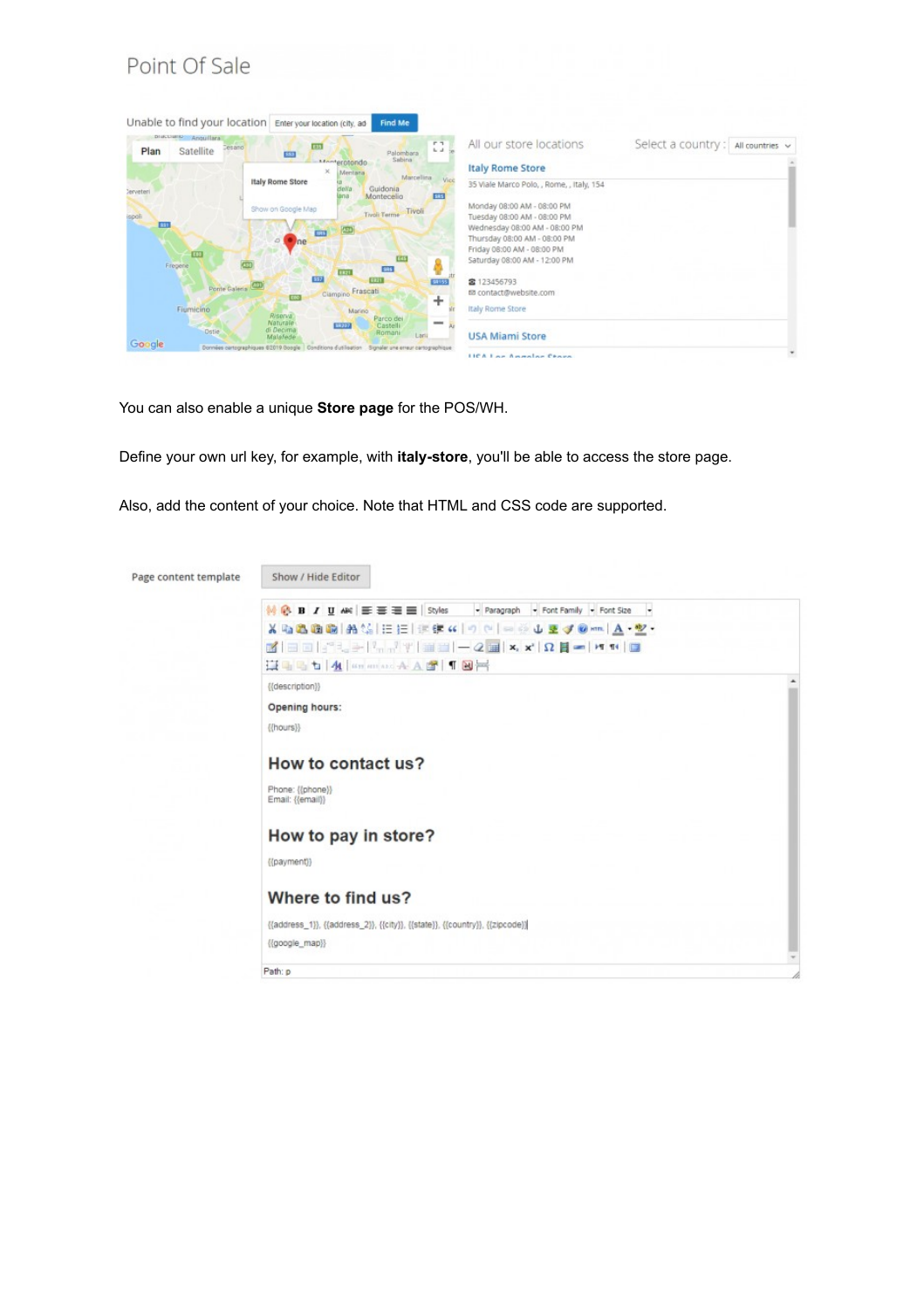

Search entire store here...

Q | |

What's New Women Men Gear Training Sale

## Italy Rome Store

Do your shopping in our store based in Rome in Italy.

#### Opening hours:

Monday 08:00 AM - 08:00 PM<br>Tuesday 08:00 AM - 08:00 PM Wednesday 08:00 AM - 08:00 PM<br>Thursday 08:00 AM - 08:00 PM Friday 08:00 AM - 08:00 PM Saturday 08:00 AM - 12:00 PM

## How to contact us?

Phone: 123456793 Email: contact@website.com

How to pay in store?

Credit Card, Check, Cash

## Where to find us?

35 Viale Marco Polo, , Rome, , Italy, 154

You can use below variables in the templates:

- **{{code}}** The point of sale code
- **{{name}}** The point of sale name
- **{{phone}}** The point of sale phone number
- **{{email}}** The point of sale email address
- **{{address\_1}}, {{address\_2}}, {{city}}, {{state}}, {{country}}, {{zipcode}}** The point of sale address
- **{{hours}}** The point of sale opening hours
- **{{description}}** The point of sale description
- **{{image}}** The point of sale image
- **{{link}}** Link to the point of sale page

## **{{google\_map}}**

The Google map with the targeted point of sale Note that you can't use the Google map variable in the Store locator description template.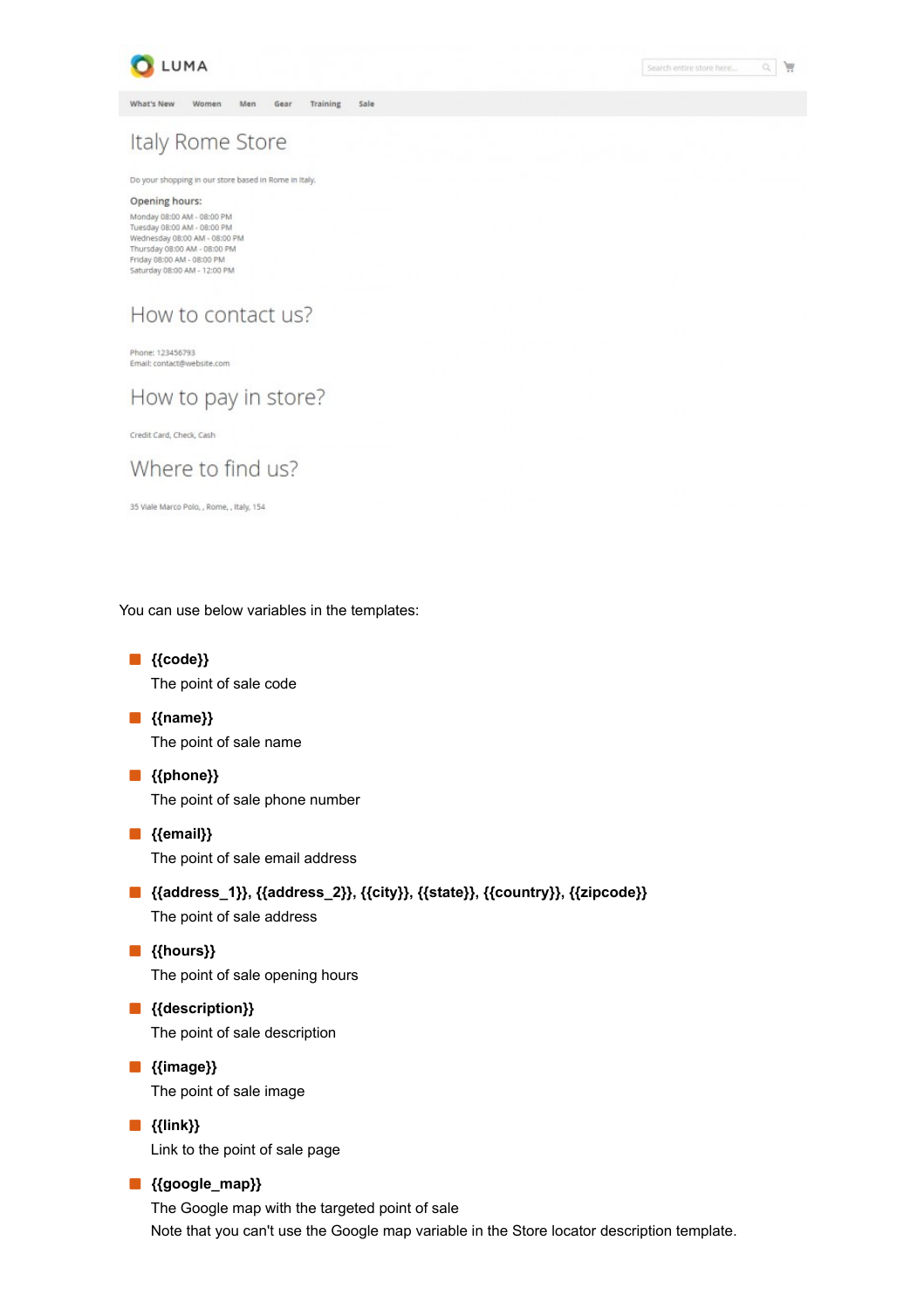## **{{additional\_attribute\_code}}**

All custom attributes that you have configured:

## Additional information

For each store, you can define your own attributes in order to customize the store page as you want.

For this, go to:

 $\odot$  SALES  $\odot$  POINT OF SALE  $\odot$  POS / WH ATTRIBUTES

Click on .

This works the same way than product attributes.

The attribute can be:

- $\blacksquare$  text: simple input
- **textarea: multi-line input**
- **wysiwyg: HTML input**

| Settings / |                             | ᠗ |
|------------|-----------------------------|---|
|            | $\mathsf{Code}$             |   |
|            | Label $\star$ payment       |   |
|            | $\star$<br>Textarea<br>Type |   |

Note that the attribute code will be generated automatically from the attribute label.

Once saved, a notification displays and the attribute is listed in the grid.

| Point Of Sale > Attributes                    |         | Q                                                         | $\mathbf 1$ wyomind $\mathbf -$ |
|-----------------------------------------------|---------|-----------------------------------------------------------|---------------------------------|
|                                               |         |                                                           | Add a new Attribute             |
| The attribute has been saved.<br>$\checkmark$ |         |                                                           |                                 |
| Search by keyword                             | Q       | Filters<br>O Default View .                               | $\bullet$ Columns $\bullet$     |
| 1 records found                               |         | $\langle$<br>$\mathcal{C}(\mathcal{T})$<br>20<br>per page | $\rightarrow$<br>of 1           |
| <b>ID</b>                                     | Code    | Label                                                     | <b>Action</b>                   |
|                                               | payment | payment                                                   | Select <b>*</b>                 |

Once created, the attributes will be displayed in the **Additional information** tab of each point of sale.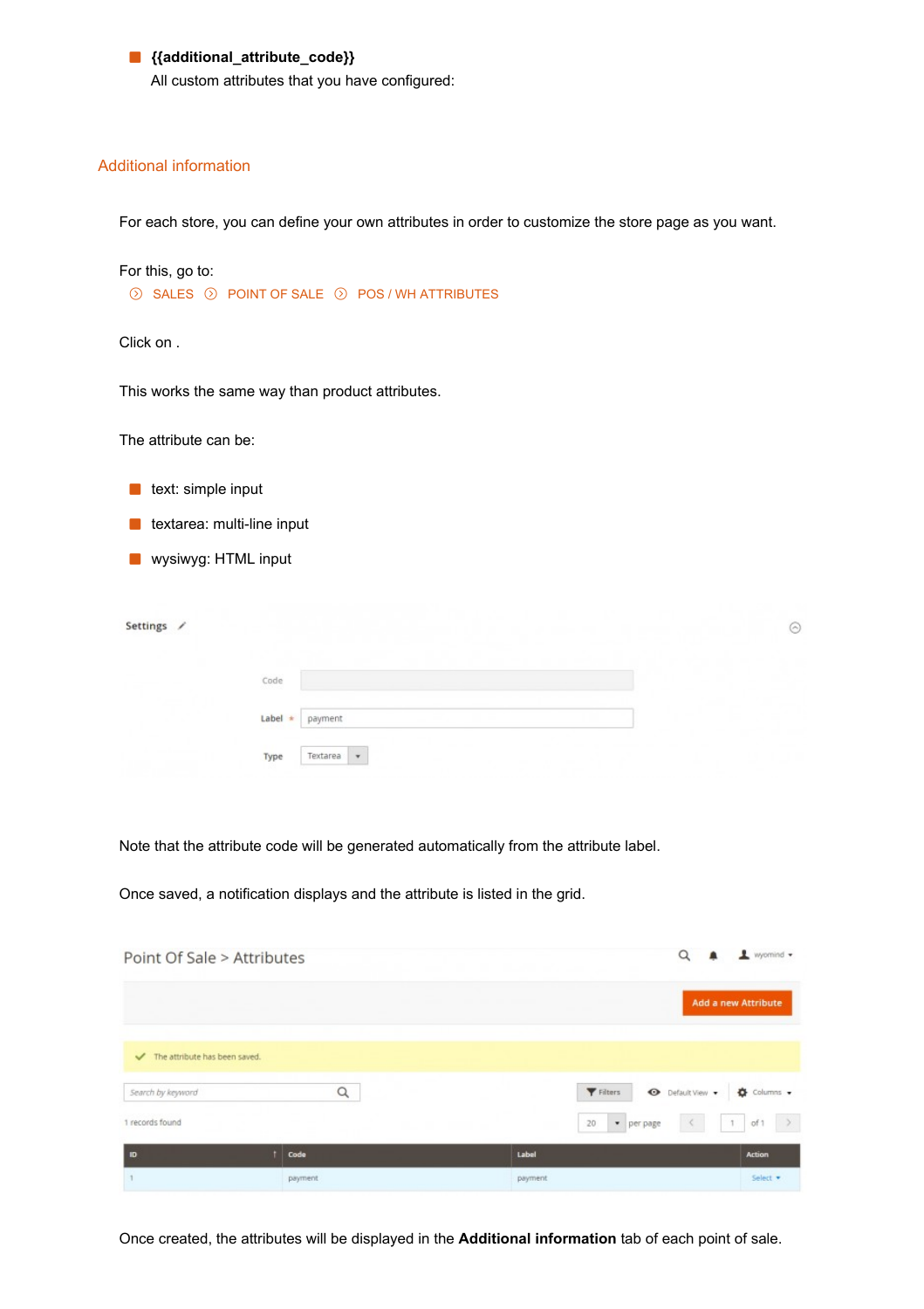#### **Additional Information**

| payment | Credit Card, Check, Cash |  |  |  |  |
|---------|--------------------------|--|--|--|--|
|         |                          |  |  |  |  |
|         |                          |  |  |  |  |

Then, they can be used in the description template for the store locator and in the template for the point of sale page.

| $\mathbb{N} \times \mathbb{R}$ $\blacksquare$ $\blacksquare$ $\blacksquare$ $\blacksquare$ $\blacksquare$ $\blacksquare$ $\blacksquare$ $\blacksquare$ $\blacksquare$ $\blacksquare$ $\blacksquare$ $\blacksquare$ $\blacksquare$ $\blacksquare$ $\blacksquare$ $\blacksquare$ $\blacksquare$ $\blacksquare$ $\blacksquare$ $\blacksquare$ $\blacksquare$ $\blacksquare$ $\blacksquare$ $\blacksquare$ $\blacksquare$ $\blacksquare$ $\blacksquare$ $\blacksquare$ $\blacksquare$<br>- Paragraph<br>Font Family Font Size<br>۰ |
|--------------------------------------------------------------------------------------------------------------------------------------------------------------------------------------------------------------------------------------------------------------------------------------------------------------------------------------------------------------------------------------------------------------------------------------------------------------------------------------------------------------------------------|
| ※「白色的的 お集 に担け年に クロ の美山王ダ⊙nm A・塾・                                                                                                                                                                                                                                                                                                                                                                                                                                                                                               |
| $\boxed{\mathbf{H}} = \begin{pmatrix} -2 & \mathbf{H} & \mathbf{x}, & \mathbf{x}, & \mathbf{y} \end{pmatrix}$<br>日日十八日<br>$\mathbb{F}_{m,n}$ $\mathbb{F}_{m}$<br>$\mathcal{A}$                                                                                                                                                                                                                                                                                                                                                 |
| HID THAI HIS MER ARE A A LOT THE                                                                                                                                                                                                                                                                                                                                                                                                                                                                                               |
| Content                                                                                                                                                                                                                                                                                                                                                                                                                                                                                                                        |
| ${$ { ${code}}$ }}                                                                                                                                                                                                                                                                                                                                                                                                                                                                                                             |
| {{name}}                                                                                                                                                                                                                                                                                                                                                                                                                                                                                                                       |
| {{phone}}                                                                                                                                                                                                                                                                                                                                                                                                                                                                                                                      |
| {{email}}                                                                                                                                                                                                                                                                                                                                                                                                                                                                                                                      |
| {{address_1}}, {{address_2}}, {{city}}, {{state}}, {{country}}, {{zipcode}}                                                                                                                                                                                                                                                                                                                                                                                                                                                    |
| {{hours}}                                                                                                                                                                                                                                                                                                                                                                                                                                                                                                                      |
| {{image}}                                                                                                                                                                                                                                                                                                                                                                                                                                                                                                                      |
| {{payment}}                                                                                                                                                                                                                                                                                                                                                                                                                                                                                                                    |
| {{google_map}}                                                                                                                                                                                                                                                                                                                                                                                                                                                                                                                 |
|                                                                                                                                                                                                                                                                                                                                                                                                                                                                                                                                |
|                                                                                                                                                                                                                                                                                                                                                                                                                                                                                                                                |
|                                                                                                                                                                                                                                                                                                                                                                                                                                                                                                                                |
|                                                                                                                                                                                                                                                                                                                                                                                                                                                                                                                                |

## Import and export a CSV file

## Import

To import a CSV file, click on . You can then click on to upload your file in Magento 2 (your file must be a CSV file).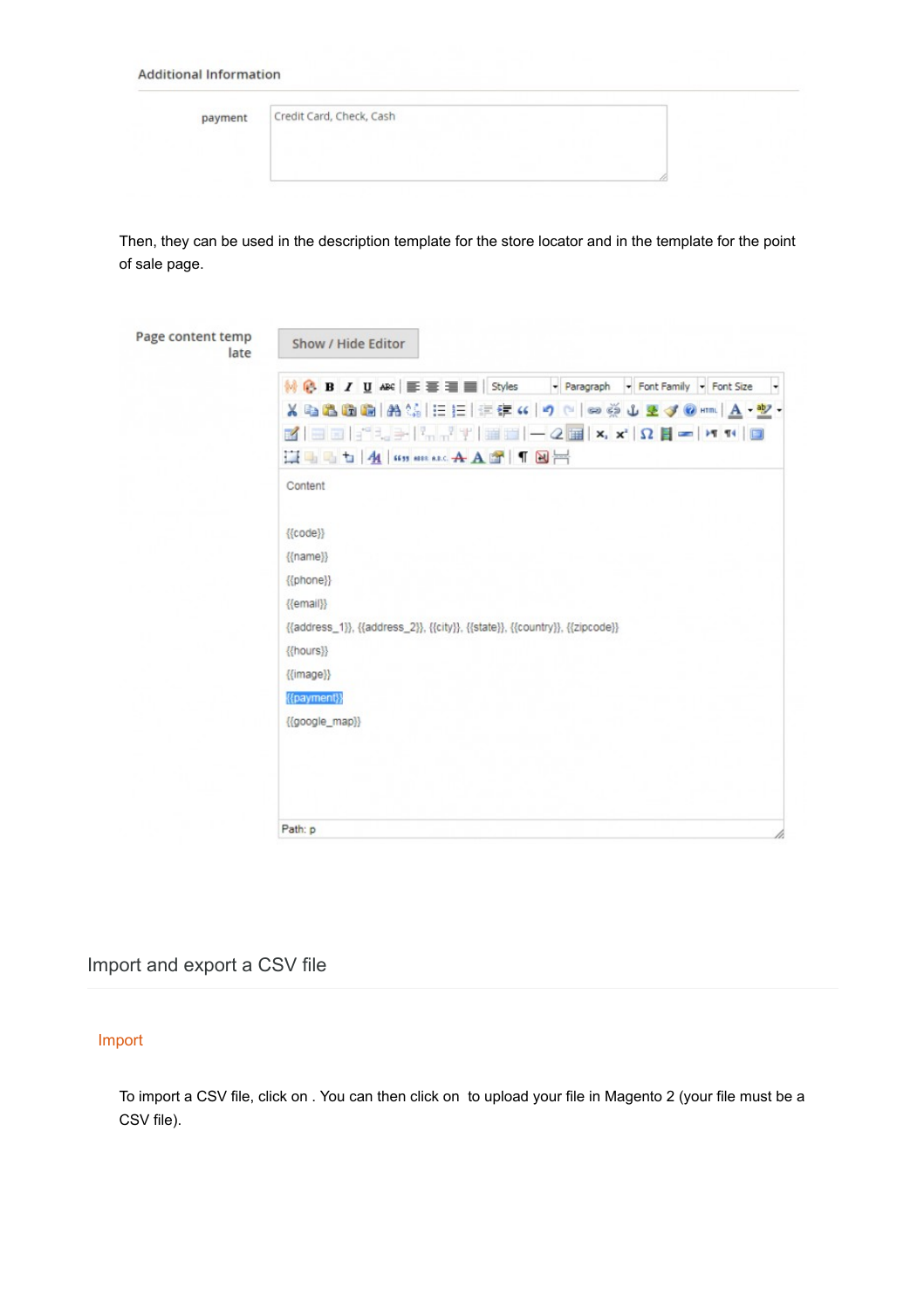| Import a csv File<br>Po |                                             |             |
|-------------------------|---------------------------------------------|-------------|
|                         |                                             | Import File |
|                         | Car File To Import<br>Browse _ pointshakery |             |
| $\frac{1}{2}$           |                                             |             |
|                         |                                             |             |
|                         |                                             |             |

Once you have chosen your file, click on .

## A message is displayed and notifies that the POS/WH have been imported in:

## $\odot$  SALES  $\odot$  POINT OF SALE  $\odot$  MANAGE POS / WH

|         | Points Of Sale / Warehouses |                                                                          |                                                         |                                        |       | $^{\circ}$                           | $\blacksquare$ womend =                    |
|---------|-----------------------------|--------------------------------------------------------------------------|---------------------------------------------------------|----------------------------------------|-------|--------------------------------------|--------------------------------------------|
|         |                             |                                                                          |                                                         | Export a csv File<br>import a csv File |       | Create New Point Of Sale / Warehouse |                                            |
|         | Splaces have been imported. |                                                                          |                                                         |                                        |       |                                      |                                            |
| Search  | <b>Reset Filter</b>         |                                                                          |                                                         |                                        |       |                                      |                                            |
| Actions | 12 records found<br>٠       |                                                                          |                                                         |                                        | 20    | $\pi$<br>×<br>per page               | $\rightarrow$<br>$df$ 1<br>$\mathcal{N}$ . |
| œ       | <b>R</b>                    | Store                                                                    | Store view selection                                    | Customer Group selection               | Order | <b>Startun</b>                       | <b>Action</b>                              |
| $Ary$ = | From                        |                                                                          |                                                         |                                        |       | ×                                    |                                            |
|         | To.                         |                                                                          |                                                         |                                        |       |                                      |                                            |
| o       | 5                           | France Paris Store (FR-75)<br>86 Avenue des Champs-Bysées<br>75000 Paris | Main Website<br>Main Website Store<br>Default 500re Wew | NOT LOOGED IN<br>General<br>Wholesale  |       | Point of Sale (visible)              |                                            |

## Export

To export a CSV file, it is quite easy, you need to click on , and you will be able to download a CSV file that includes all information about the points of sale you've just created or imported.

In order to import a large number of points of sale more easily, you can first export a CSV file, fill it with Excel software and save it (CSV format) to finally import it as a CSV file.

Configure the display of your points of sale

In order to edit the display of your points of sale in the Google map, go to:  $\circledS$  STORES  $\circledS$  SETTINGS  $\circledS$  CONFIGURATION  $\circledS$  WYOMIND  $\circledS$  POINT OF SALE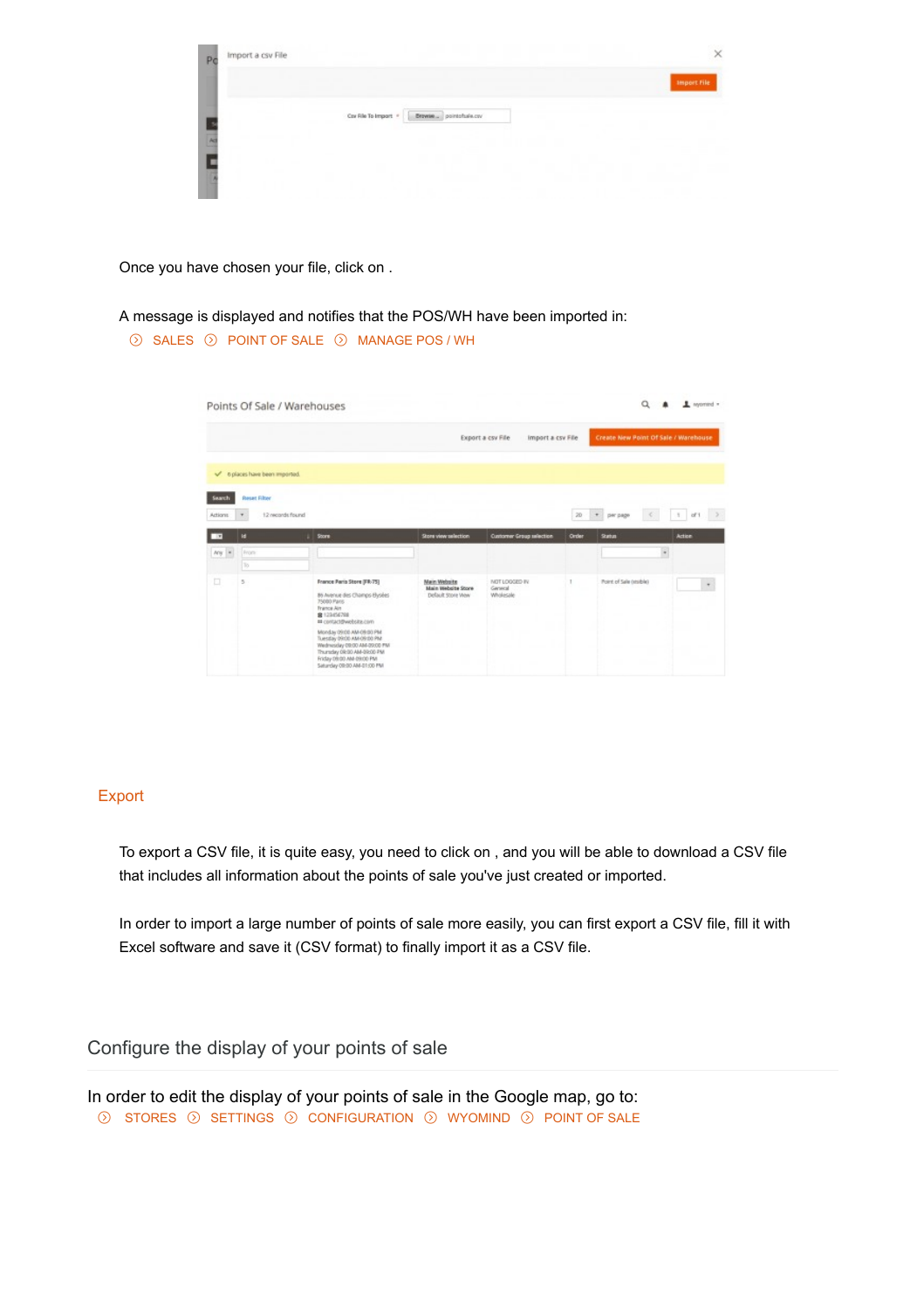| Google Api key                                                                                 | dfdf8dfg96df5d9fsdf4j                                                                                                                                                                                            |
|------------------------------------------------------------------------------------------------|------------------------------------------------------------------------------------------------------------------------------------------------------------------------------------------------------------------|
| [global]                                                                                       | Get your Google api key                                                                                                                                                                                          |
| Number of POS to display according to the distance                                             | 0                                                                                                                                                                                                                |
| [global]                                                                                       | Only when geolocation is on.<br>0 means no limit.                                                                                                                                                                |
| Display the distance from the customer location to<br>the store in the store title<br>[global] | Yes<br>۳                                                                                                                                                                                                         |
| Display the duration from the customer location to<br>the store in the store title<br>[global] | Yes<br>۳                                                                                                                                                                                                         |
| Unit systems for the distance<br>[global]                                                      | Metric<br>٠                                                                                                                                                                                                      |
| Store description template<br>[global]                                                         | ${ {image}\rangle}$<br>$\{[address 1]\}$<br>{{address_2}}<br>{{zipcode}} {{city}}<br>{{country}} {{state}}<br><b>常</b> ((phone))                                                                                 |
|                                                                                                | Html and css code are supported. Available variables : {{code}}, {{name}},<br>{{phone}},{{email}},{{address_1}},{{address_2}},{{city}},{{state}},{{country}},<br>{{zipcode}},{{hours}},{{description}},{{image}} |
| Time format to display                                                                         | h:i A                                                                                                                                                                                                            |
| [global]                                                                                       | Example : h:i A for 2:30 AM.                                                                                                                                                                                     |

## Add your Google API key

There you will be able to add your API key in the **Google API key** field.

Indeed, Google is now asking an API key to display the Google map.

Note that distances and times will be displayed only if the geolocation is enabled.

### Edit the location configuration

You can totally configure the location:

- **Number of POS to display according to the distance** Note that 0 means unlimited.
- **Display the distance from the customer location to the store in the store title** You can add the distance to the store from the customer location.
- **Display the duration from the customer location to the store in the store title** You can add the time it takes from the customer location to go to the store.
- **Unit systems for the distance** Choose between Metric or Imperial.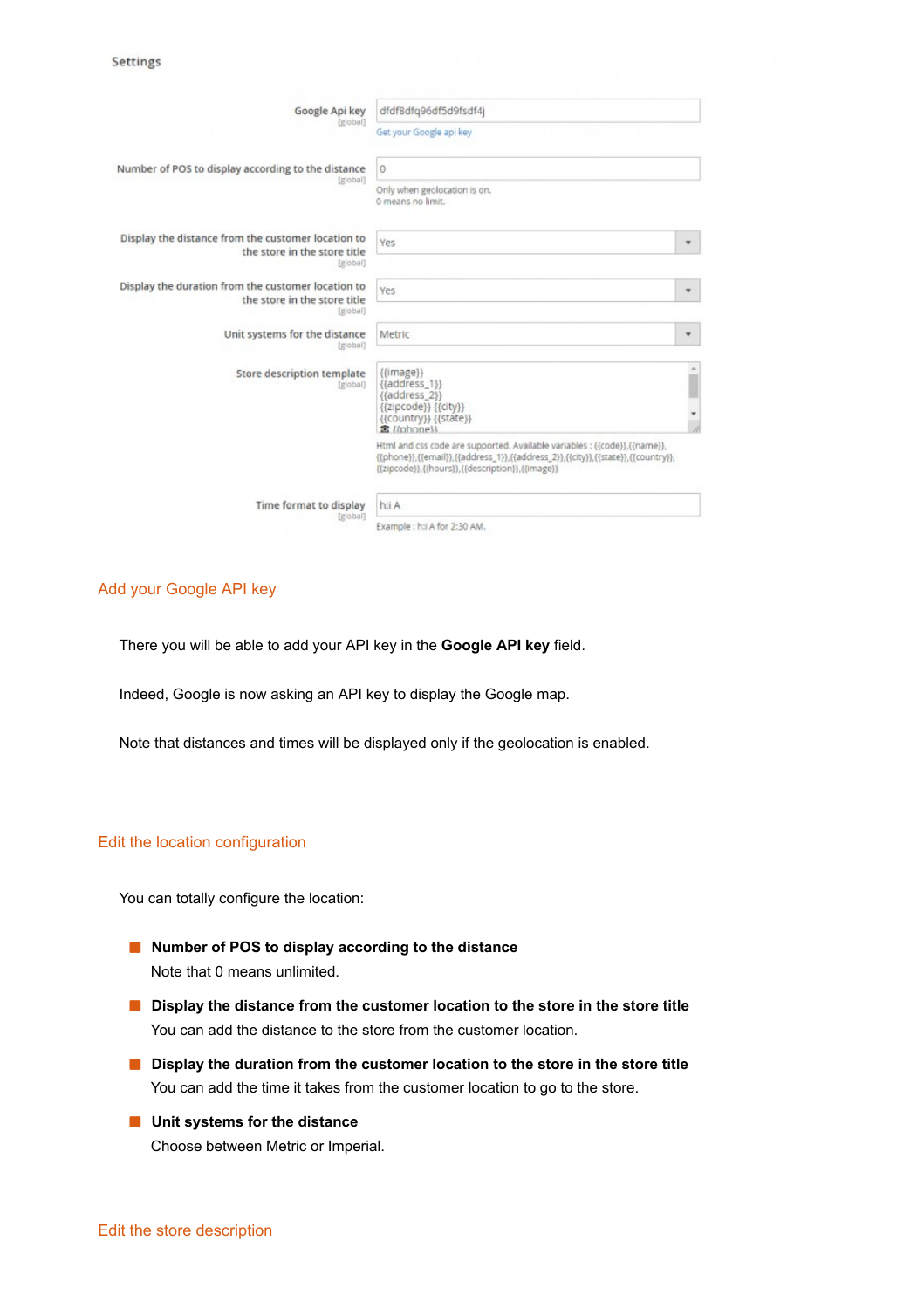You can change the display of your points of sale and even add some PHP code.

For example, let's say you want to display the phone number in red. You'll just need to add in the **Store description template** field:

<span style="color:red"> {{phone}} </span>



## Edit the time format

You have the possibility to change the format of the date. For example, for 2:30 AM, use: h:i A

For more details, you can refer to the below table: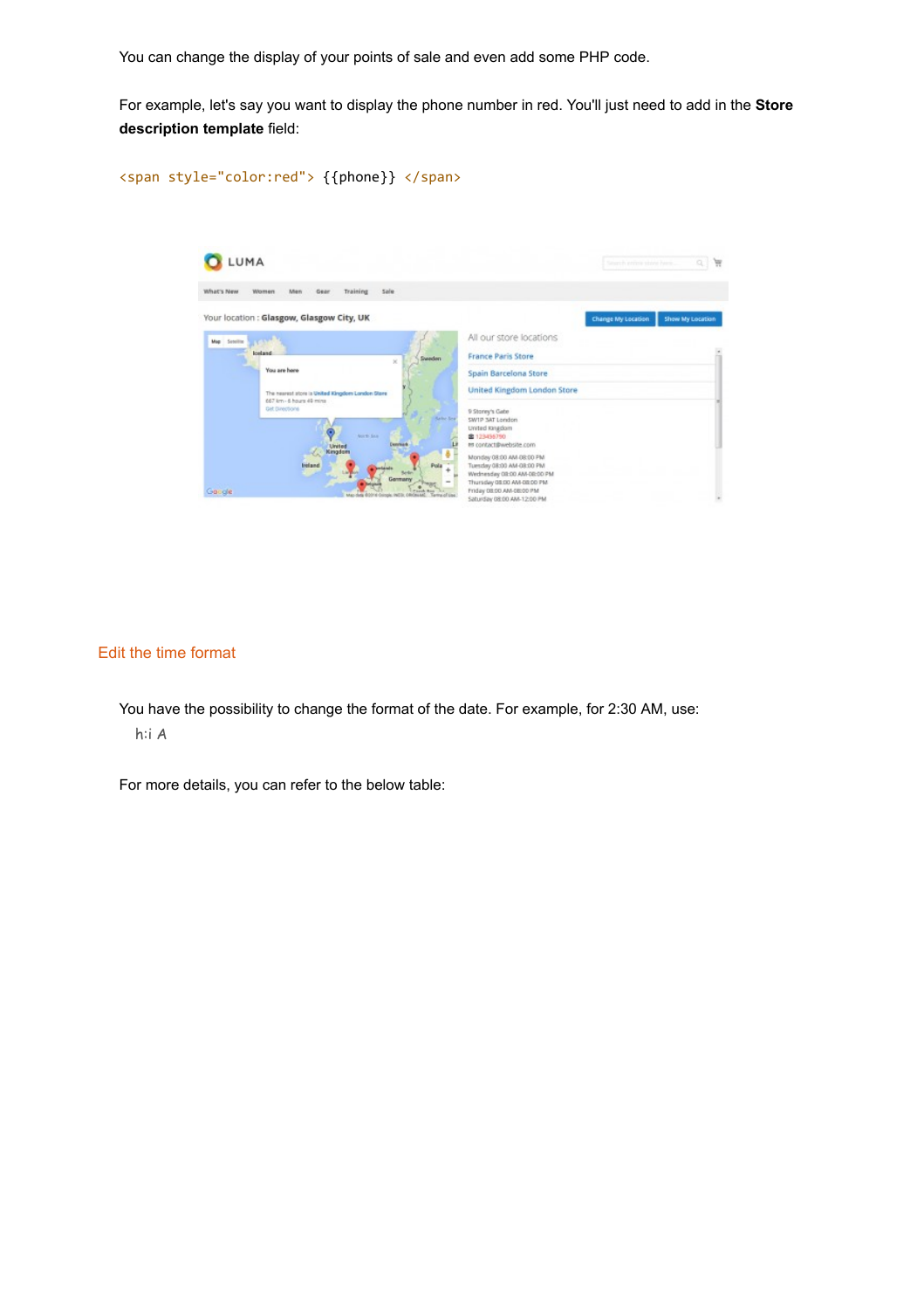Time format to display [global]

Example : h:i A for 2:30 AM.

h:i A

| Character  | Description                                        | Returned<br>values |
|------------|----------------------------------------------------|--------------------|
| $\partial$ | Lowercase Ante meridiem and Post<br>meridiem       | am or pm           |
| А          | Uppercase Ante meridiem and Post<br>meridiem       | AM or PM           |
| g          | 12-hour format of an hour without<br>leading zeros | 1 through<br>12    |
| G          | 24-hour format of an hour without<br>leading zeros | 0 through<br>23    |
| h          | 12-hour format of an hour with leading<br>zeros    | 01 through<br>12   |
| Н          | 24-hour format of an hour with leading<br>zeros    | 00 through<br>23   |
| í          | Minutes with leading zeros                         | 00 to 59           |
| 5          | Seconds, with leading zeros                        | 00 through<br>59   |

The following characters are recognized in the time format

## STEP 2: Configure the Point of Sale map

The *Point Of Sale* extension allows you to configure the point of sale map and to add it on any page of your Magento 2 website.

## Add the Point of Sale map to any CMS page

You can easily add the *Point of Sale* map to any CMS page saved in the Magento 2 back-office in:  $\odot$  CONTENT  $\odot$  ELEMENTS  $\odot$  PAGES

Add the following code in the **Layout Update XML** field in the **Design** tab of the CMS page concerned:

```
<referenceContainer name="content">
<block class="Wyomind\PointOfSale\Block\PointOfSale"
  name="pointofsale"
  template="Wyomind_PointOfSale::pointofsale.phtml"
/>
</referenceContainer>
```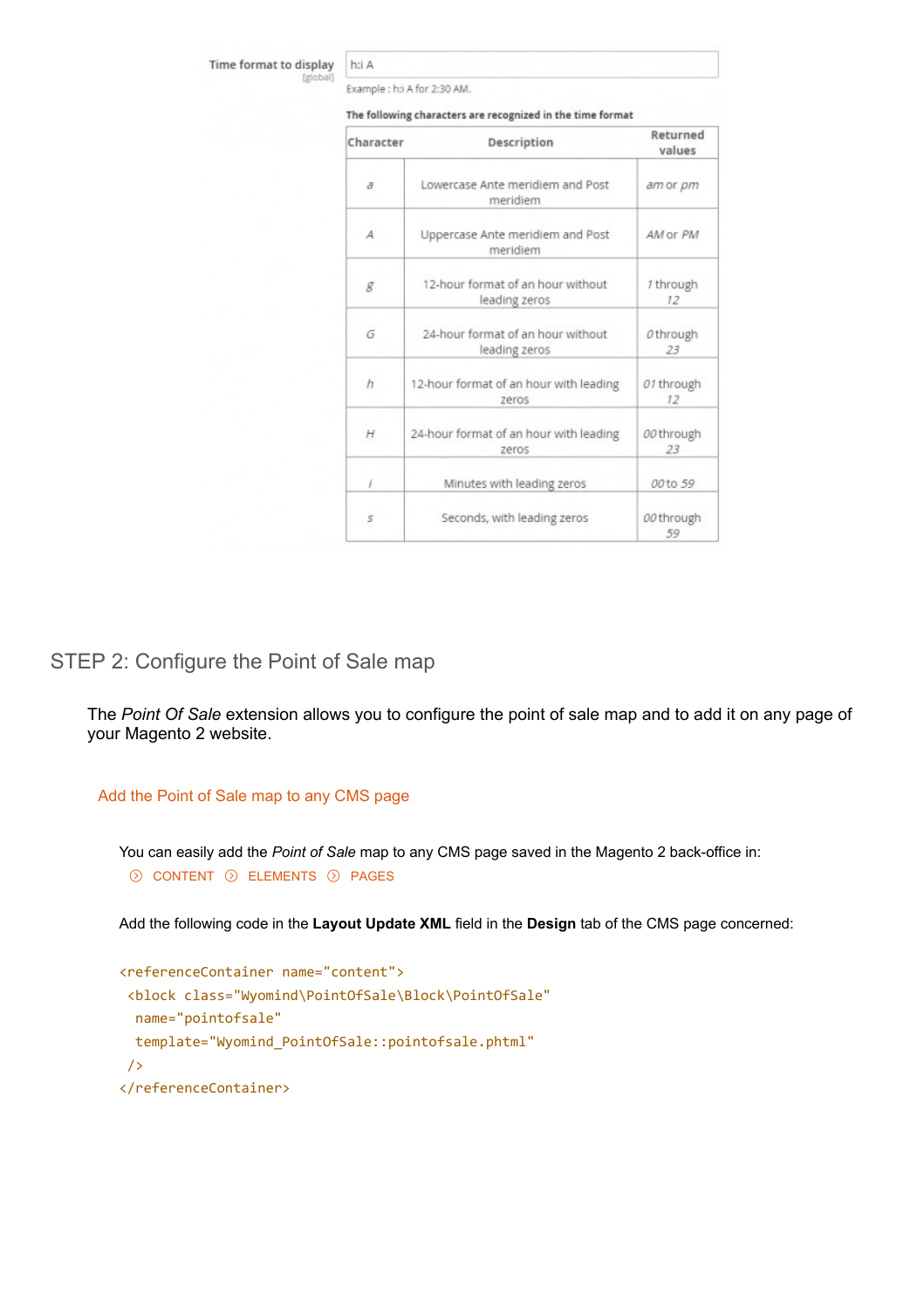| Design            |        |                                                                                                                                                                                                             |  |
|-------------------|--------|-------------------------------------------------------------------------------------------------------------------------------------------------------------------------------------------------------------|--|
| Layout            | column | $\cdot$                                                                                                                                                                                                     |  |
| Layout Update XML |        | <referencecontainer name="content"><br/><block <br="" class="\Wyomind\PointOfSale\Block\PointOfSale" name="pointofsale">template="Wyomind_PointOfSale::pointofsale.phtml"/&gt;</block></referencecontainer> |  |

Click on .

Now the *Point of Sale* map must be displayed on the CMS page you have chosen. By default, it is displayed at the bottom of the page.

| Set a new location      | Find Me                                                            |                                   |  |
|-------------------------|--------------------------------------------------------------------|-----------------------------------|--|
| United<br>ingdom        | <b>Morant</b><br>Lithuania <sup>®</sup><br>Despiso &               | All our store locations           |  |
| lieland                 | <b>Belanus</b><br>Poland                                           | <b>France Paris Store</b>         |  |
|                         | <b>Warner</b>                                                      | Spain Barcelona Store             |  |
|                         | Ukraiše                                                            | United Kingdom London Store       |  |
| France                  | Romania<br><b>CHARLES</b>                                          | Germany Berlin Store              |  |
|                         | Diack Sea                                                          | <b>Belgium Brussels Store</b>     |  |
| Portuga<br><b>Spain</b> | <b>Bulgaria</b><br><b>Technical Sea</b><br>Greece                  | <b>Italy Rome Store</b>           |  |
|                         | Turke <sup>1</sup>                                                 | 35 Wale Marco Polo                |  |
|                         | Mediterransas Jaw                                                  | 154 Rome<br>Italy.<br>重 123456793 |  |
| Godde                   | Reg data 02015 Sougie, INDS, 09054ML Terms of Use Reports medients | es contactifiviebsite.com         |  |

Note that the map is fully responsive.

## Change the position of the Point of Sale map in the CMS page

In order to display the map at the top of the page, go in the **Design** tab of the CMS page and add **before='-'** in the block item of the **Layout update XML** field:

```
<referenceContainer name="content">
<block
  class="Wyomind\PointOfSale\Block\PointOfSale"
  name="pointofsale"
  template="Wyomind_PointOfSale::pointofsale.phtml"
  before="-"
/>
</referenceContainer>
```
By default the map is displayed at the bottom of the page.

## Customize the Point of Sale map

The template which allows the *Point of Sale* map to display is easy to modify with basic PHP and HTML skills.